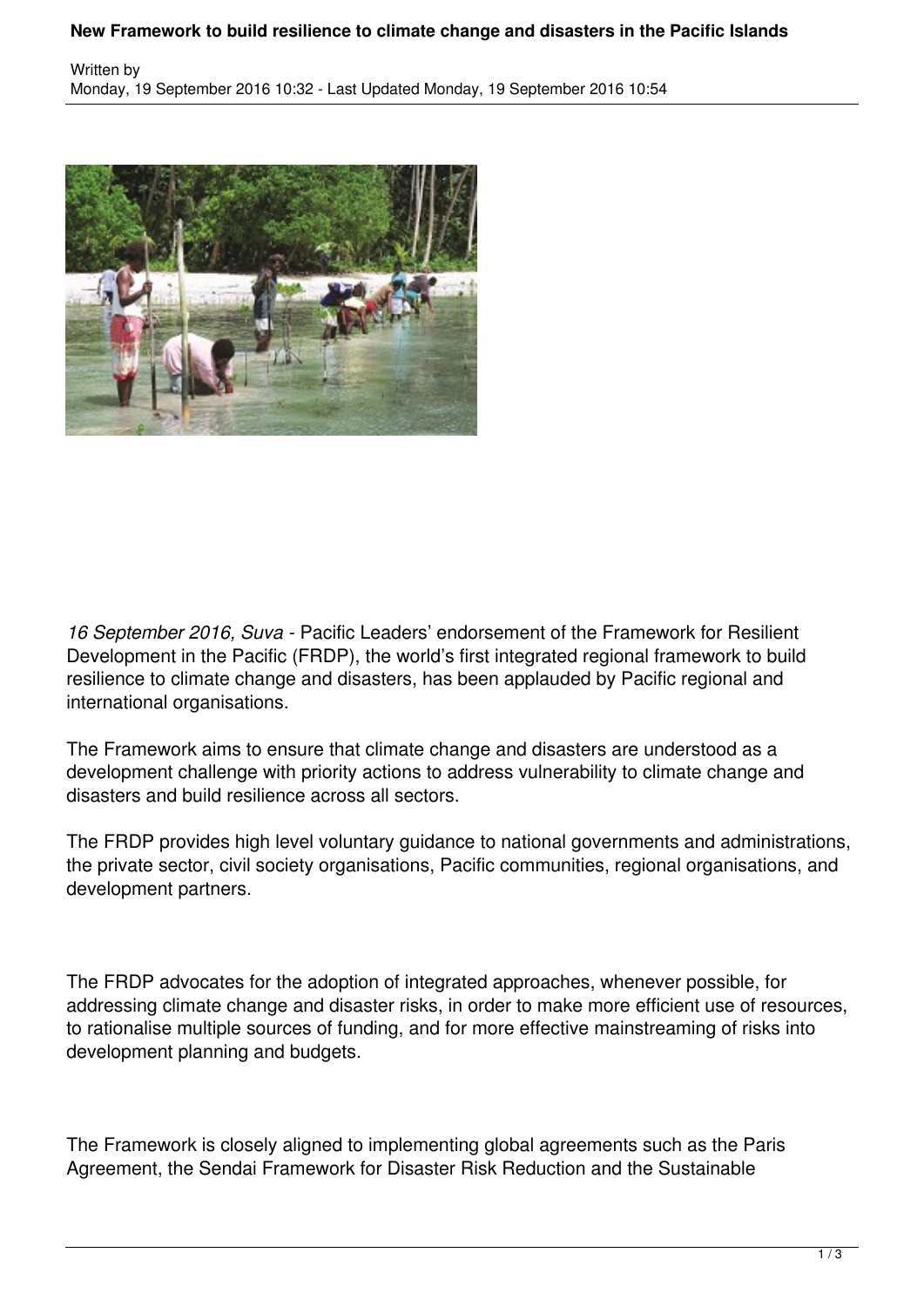Development Goals to help build a more sustainable and safer region.

Written by

A new Pacific Resilience Partnership (PRP) will coordinate cooperation as well as implement and monitor the FRDP. The Pacific Island Forum Leaders approved a Working Group to establish the structure of the Partnership.

The FRDP was developed in response to recommendations from the Pacific Platform for Disaster Risk Management and Pacific Climate Change Roundtable in 2011 and endorsed by the Pacific Island Forum Leaders in 2012. An extensive and inclusive consultation process was undertaken over the last three years with Pacific Island countries and territories (PICTs). Input was also received via regional meetings, sector dialogues and an online tool that drew submissions from around the world.

The development of the FRDP was supported by a Steering Committee comprising of representatives from PICTs, civil society and the private sector. A Technical Working Group provided technical advice and support to this process and comprises representatives from the Pacific Community (SPC), the Secretariat of the Pacific Regional Environment Programme (SPREP), Pacific Island Forum Secretariat (PIFS), United Nations Office of Disaster Risk Reduction (UNISDR), United Nations Development Programme (UNDP), and the University of the South Pacific (USP).

The development of the FRDP has been supported with funding from various sources including: the European Union through the Building Safety and Resilience in the Pacific (BSRP) project and Global Climate Change Alliance (GCCA); the Australian Government (DFAT) through the International Climate Change Initiative (ICCAI) and funding for SPREP and SPC; the Government of Sweden support for the Pacific Climate Change Roundtable through SPREP; and United States Agency for International Development (USAID) through the USAID Institutional Strengthening in Pacific Island Countries to Adapt to Climate Change (ISACC) project.

The Framework for Resilient Development in the Pacific: An Integrated Approach to Address Climate Change and Disaster Risk Management (FRDP) was endorsed by Leaders during the 47th Pacific Island Forum meeting in the Federated States of Micronesia.

For more information please see: http://gsd.spc.int/frdp